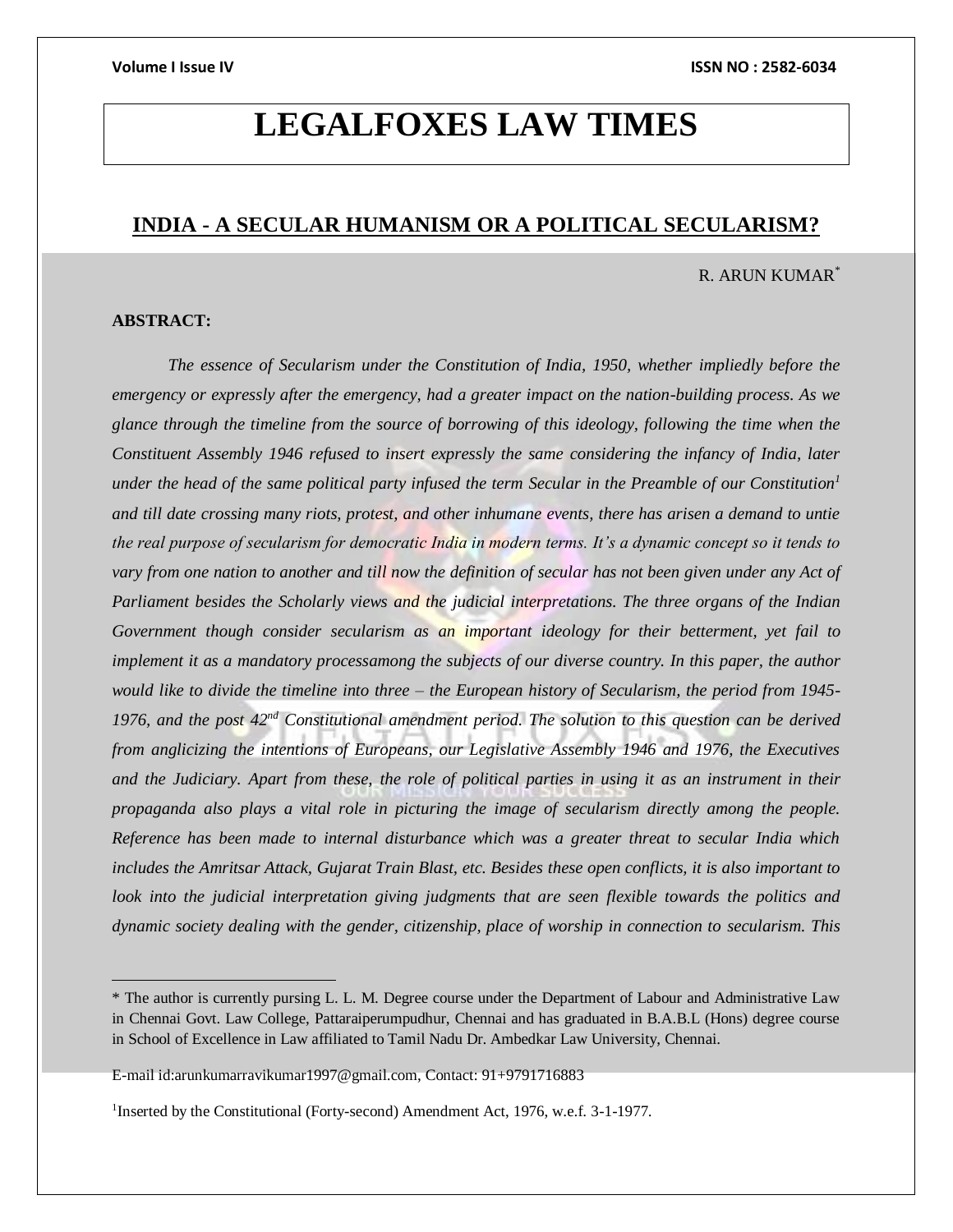*paper also tries to deal with the futuristic impact of secularism. This is a Doctrinal Research and the Materials collected are secondary data. The following are the issues to be dealt with in this article:*

- *To understand the Philosophical view of Secularism*
- *To compare the concept with other Constitutions*
- *To determine whether it is Secularism or Secularisation under the Constitution of India (Ideology vs. Process).*
- *To find whether the concept is based on the State's Neutrality or Political Flexibility.*

### **INTRODUCTION:**

The term secular has always been a conflicting concept around the globe between the religious groups and the State, and the interpretation had been different for diverse cultures across different countries. India is no exception to that, as a multi-religious country, it has always been important for the makers of the Constitution to concentrate on the role of the State over the religious conduct without affecting the personal sentiments as well as the unity of India. The Constitutional Drafters were delicate and clever in dealing with this term for our democratic country. Though, they had an idea of Secular India as under Arts. 25 and 26, etc., the drafters were under a dilemma whether the express insertion was required immediately after the partition of India. Later in 1976, the term was included in the Preamble of the Constitution of India. The term, Secular, has undergone a variety of interpretations starting from the European countries, where it originated, by theocratic countries, by democratic one, and even in the Indian context, the concept has been interpreted in different ways with time since Independence till now. There were many incidents which depicted the significance of secularism such as the Partition of East Pakistan, National Emergency, followed by the  $42<sup>nd</sup>$  Constitutional Amendment, and various riots including the 2002 Gujarat incident, the 1992 Demolition, Amritsar temple attack, etc. Especially in the 21<sup>st</sup> century, there have been many instances where the state inferred in the religious rights and sentiments. The views that are common in interpreting the term *Secular State* are anti-religious state, irreligious state, no religion-state, or state respecting all religions. Before moving into the concept of Secularism it is necessary to know what religion means. Following are some definitions;--

According to **Merriam Webster dictionary**, ''Religion as an organized system of faith and worship, a personal set of religious belief and practice, a cause, principle or belief held to with faith and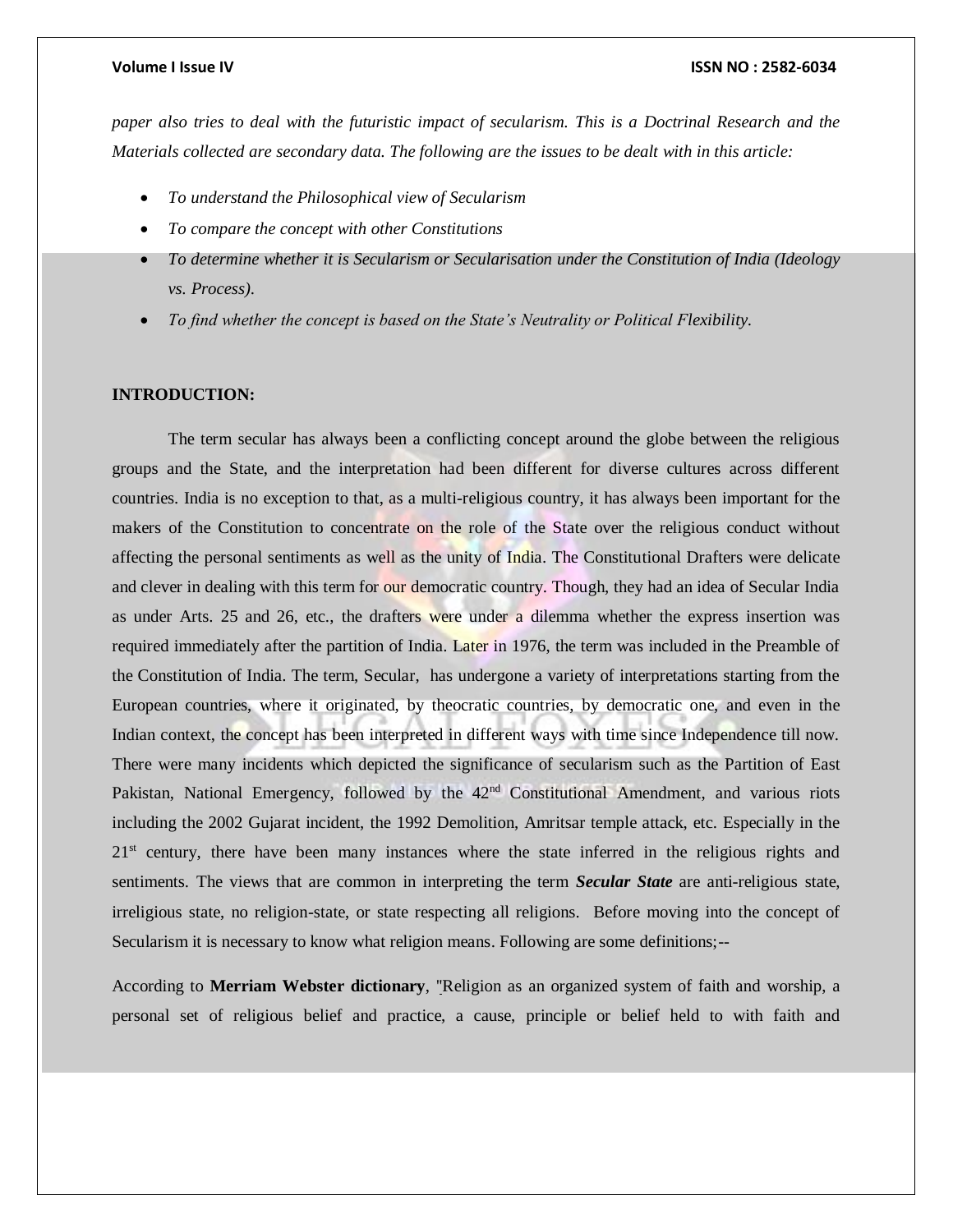order."<sup>2</sup>**Swami Vivekananda** quoted that, "it is based on belief and faith, and in mostly consist only of different sects of theories, that is the reason why we find all religionsquarrelling with each other"<sup>3</sup>

In this paper, the author would like to cover from the origin of the term secularism, Indian usage and philosophy, how it has been interpreted, what are the threats to secularism in India, and also the future of Secularism?

### **REVIEW OF LITERATURE:**

Since the topic taken is more of a philosophical kind rather than a legal one, the paper is mostly based on historical, philosophical, religious books. The author has made this paper based on the Doctrinal Research giving importance to secondary sources. For the Part dealing with European Countries, the author has referred the book *A Short History of Secularism*, written by *Graeme Smith*, who has taken the readers to the past, dealing not only with religious aspects but also the politicization and even the world country's' response towards European changes that occurred the 16<sup>th</sup> century. For the Indian scenario, the credit goes to local Authors like *M. P. Jain'sIndian Constitutional Laws*, *S.K. Chaube'sMaking and Working of the Indian Constitution*. Their works are easy to understand and help us flawlessly to connect and incorporate their views in the paper. They have helped to cover over topics like the evolution of the concept, historical aspects, a political drama which prevailed between the 1940s and 1970s, and many more. For a comparative analysis of the concept, books like *Preamble of the Constitution* by *AparajitaBaruah*, *Select Constitutions* by *Anup Chand Kapur* lead a great hand to clearly understand the other countries' Constitution with special focus on their Preambles which lead to the knowledge on the nature, police system and the development phases of those respective countries. The core part of the topic is Secular Humanism for which the author referred to the book *What is Secular Humanism?,* an excellent work by *Paul Kurtz* dealing with the Humanitarian form of secularism which prevailed and which should prevail across the globe. For modern trends, a glance was made on *Hinduism and Secularism after Ayodhya*, edited by *Arvind Sharma* and *Politics and Ethics of the Indian Constitution*, edited by *Rajeev Bhargava*. And finally, as special mentions, *The Future of Secularism*by *T. N. Srinivasan* and *Confessions of a Secular Fundamentalist* by *Mani Shankar Aiyar* was very useful not only for this paper but also guided to know about the flow of world politics, on how the concepts evolve, revolve around the globe, on how they adapt to the surrounding and on how they change the surroundings to their adaptation. Apart

<sup>2</sup>*See*, Pandey J.N, *Constitutional Law of India*, CENTRAL LAW AGENCY,Allahabad.

<sup>3</sup>*See*, "*The complete words of Vivekananda*", p.127

l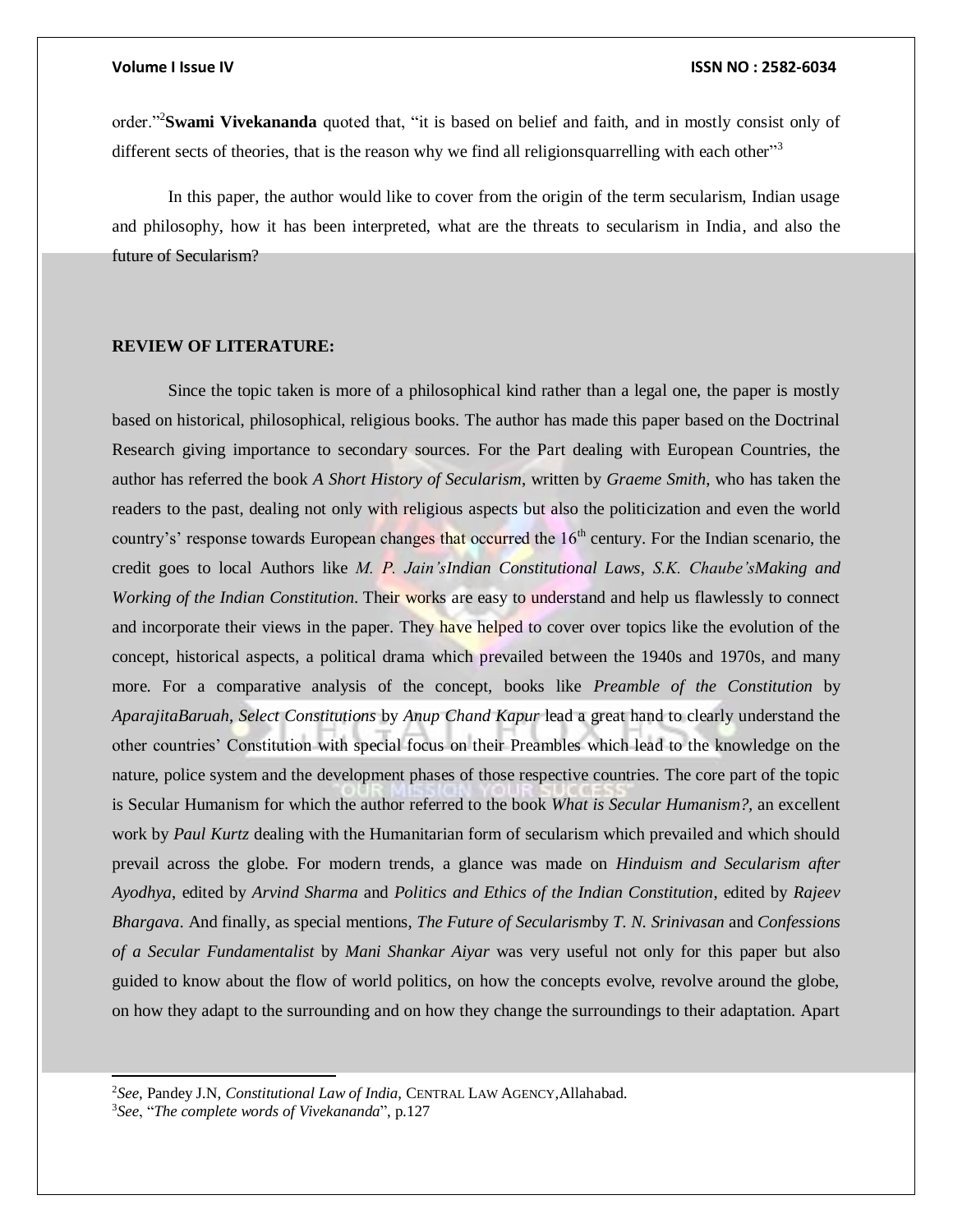from these, the author has also referred various blogs, online articles and for historic events, reference has been made to Wikipedia and History.com.

### **EUROPEAN SCENARIO:**

The Concept first evolved in the European countries, especially among the Christian-centric countries. There wereconflicts between the religious institutions and the State. The people were driven by the religious institution and the state was interfered with by them, thereby controlling the people indirectly. To reduce the influence and the power of such institutions, the European states came up with the concept of Secularisation which, for them, defined **as the wall of separation between the State and the Church**, i.e., the religion. It means that the state would bother about no religion but if there is any threat to the welfare of the state, it would try to suppress the religion.

*"Secularism, the theory where governments ought to have no religious connection, nor indeed have anything to interfere with areas of religiousritualor belief, is manifestly a Western interruption, specifically a product of the Protestant Reformation and the Enlightenment".<sup>4</sup>*

-Ian Copland

The reasons for the decline in Christianity in European Countries are:

1. Changing Identity: The people following Christianity had intra-disputes in having a definite identity for their religion. This leads to diverse views and conflicts within themselves.

2. Intellectual cultural events: The raise in intellectuals has suppressed the spread of Christianity and intruded common sense in the minds of people thereby directing the people towards the development of the nation through non-religious paths.

3. Scientific developments.

 $\overline{a}$ 

4.  $20^{th}$  century – war and poverty.

The reasons for the spread of secularism are:

4 Ian Copland, *Jawaharlal Nehru of India*, 1889-1964.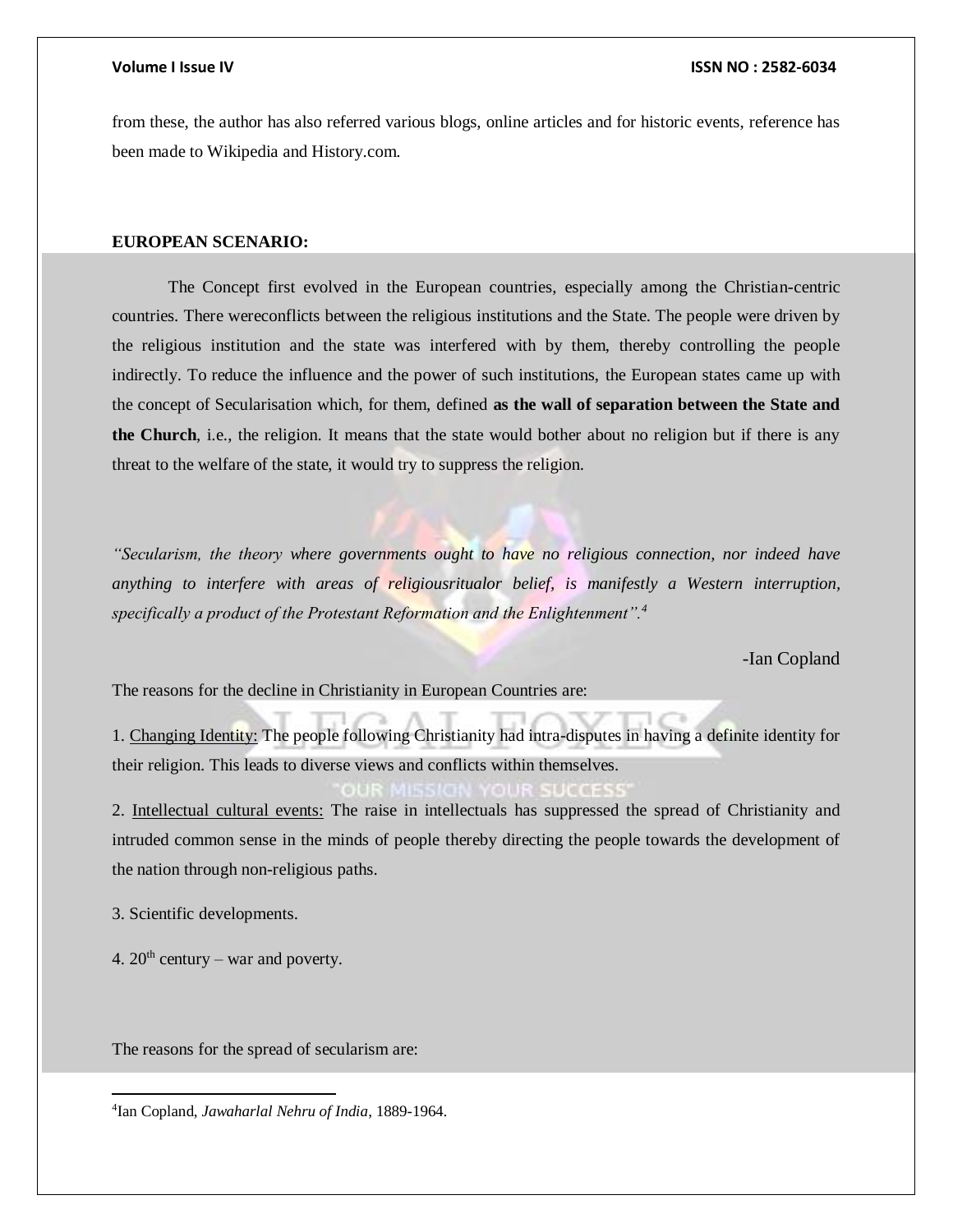1. The church has come to an extent that it was used occasionally like during birth, death, marriage, etc which lead to reduced figures approaching the holy place.

2. The concept of secularism was brought into the public forum, it was discussed freely because it was sponsored by the state and the religion has confined to a private opinion.

3. Comments on religion and the superstitious administration were given not only by the people, jurists, and scholars but also by the religious groups of Islam and Christians.

4. The Astronomy's Copernican revolution and Darwin evolution theory have also made an impact on the spread of secularism.

The decline in Christianity and enhancement in Secularisation was considered as a new form of Christianity by the followers themselves. Around 1648, the transfer of Ecclesiastical (relating to the Christian Church or its clergy) property to Civil or State ownership and the church land came under the control of the state. On coming to the literal meaning of secularismthe way it was used in Europe is that, State's exclusion or rejection orindifference of religion and religious consideration. A British reformer **George Jacob Holyoake**, in 1851 was the first one in history to coin the term 'secular', stating that "a wall of separation between the Church and the State". A secular state must consist of three components:

i. There must be separation between the State and the Religion.

ii. Freedom of Conscience, practice any religion of their choice.

iii. There should be no discrimination or preference by the state in any form in favour of or against any religion.<sup>5</sup>

With the development of secularism, the scope of the same has also widenedwhich has lead to secularism in different forms such as Structural Secularism, Ethical Secularism, Legal Secularism, State-sponsored Secularism, and Militant Secularism.

### **APPLICABILITY IN INDIA:**

 $\overline{a}$ 

<sup>5</sup>Granville Austin, *Working a Democratic Constitution*, OXFORD UNIVERSITY PRESS,p.7 (1999).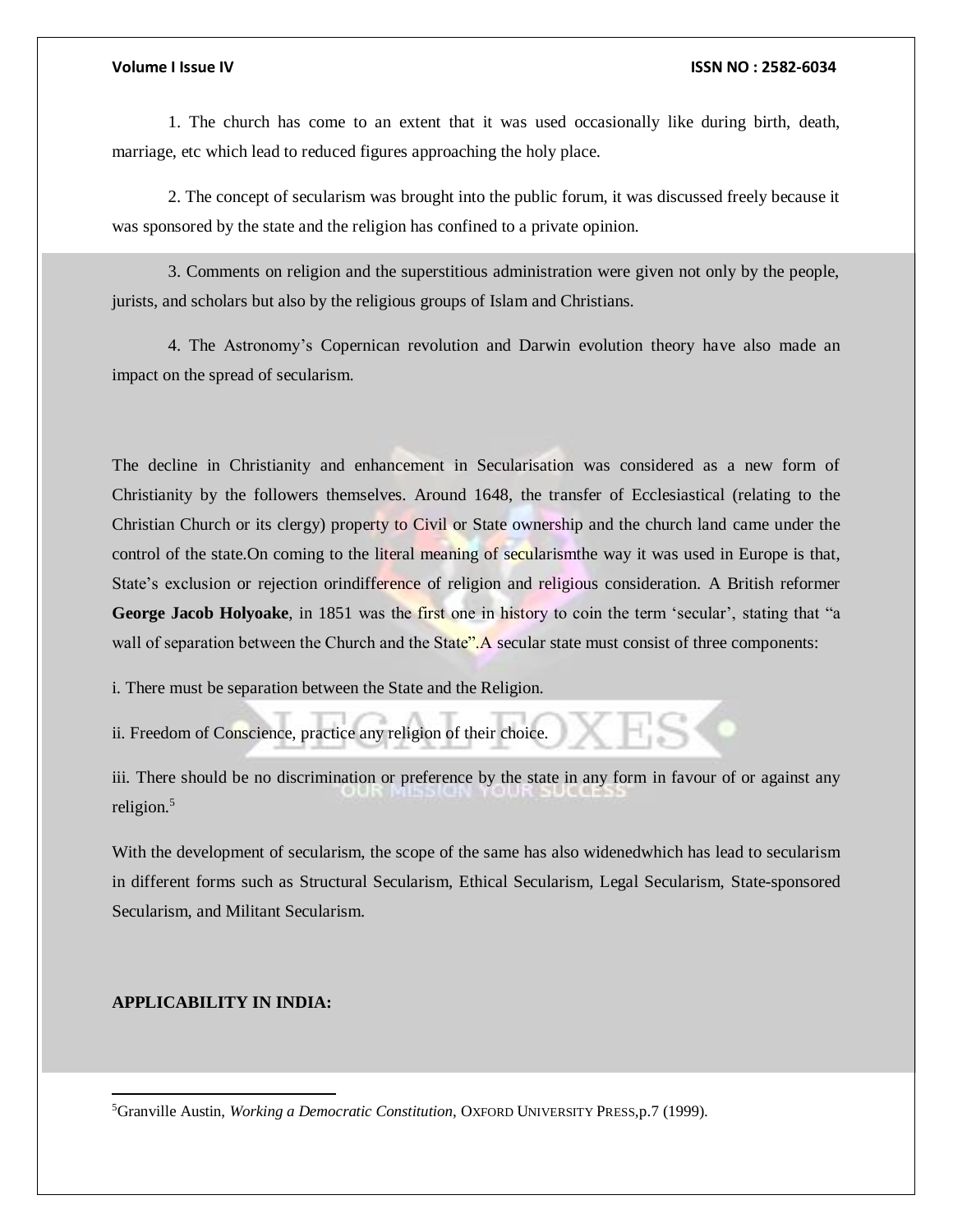*I do not expect India of my dream to develop one religion, i.e., to be wholly Hindu, or wholly Musalman, or wholly Christian, but I want it to be wholly tolerant, with its religious working side by side with one another.<sup>6</sup>*

On moving to the Indian scenario, the Indian National Congress (hereinafter referred to as INC) was formed in 1885 was always depicted as a secular one in respecting all religions and gathered them to protest against the British. The Constitutional Assembly was in favour of the idea of building a Secular India supported by M.K. Gandhi, J. Nehru, Md. Abdul Kalam Azad and many more. K. T. Shah demanded before the Constituent Assembly to include the term 'Secular' in our Constitution and proposed Art.1 as "India shall be a Secular, Fraternity, and Socialist Union of States".<sup>7</sup>

But the Chairman of the Constituent Assembly, though had the same image of secular India, dissented in the opinion of inserting an express notion in the Constitution as it was too early for India, which has not yet recovered from partition between Hindus and Islam, to deal with such a disputed concept. An ample amount of time was spent on this issue and many arguments were supporting and opposing the inclusion of the term Secular inside the Constituent Assembly. Finally, the term was excluded stating the following reasons;

1. The applicability of the concept in the Indian context was not clear because the situation in India and that of Europe was not alike.

2. Though drafters thought that the essence of secular India must be achieved, then in what form the secularisation must be implemented was a Question.

3. Can religion be divorced completely from people? If so, remove all the freedoms relating to religion in the Constitution. OUR MISSION YOUR SUCCESS'

4. If these freedoms are removed, would the Hindu majority State be tolerant towards the Minorities?

5. Can the novice India survive the execution of the Uniform Civil Code?<sup>8</sup>

These questions were unanswered by the members of the Assembly, so the idea of inserting the term was dropped. Only the physical space in the constitution was not given, but the drafters were sure that for enjoying the fruits of Democracy, secularism is essential therefore, they made provisions for

<sup>6</sup>M. K. Gandhi, *India of my Dreams*.

<sup>7</sup>Seeravai H.M., "*Constitutional Law of India*"(4th ed.Vol .2).

<sup>8</sup> Jain M.P., "*Indian Constitutional Law*" (6th edition, 2010).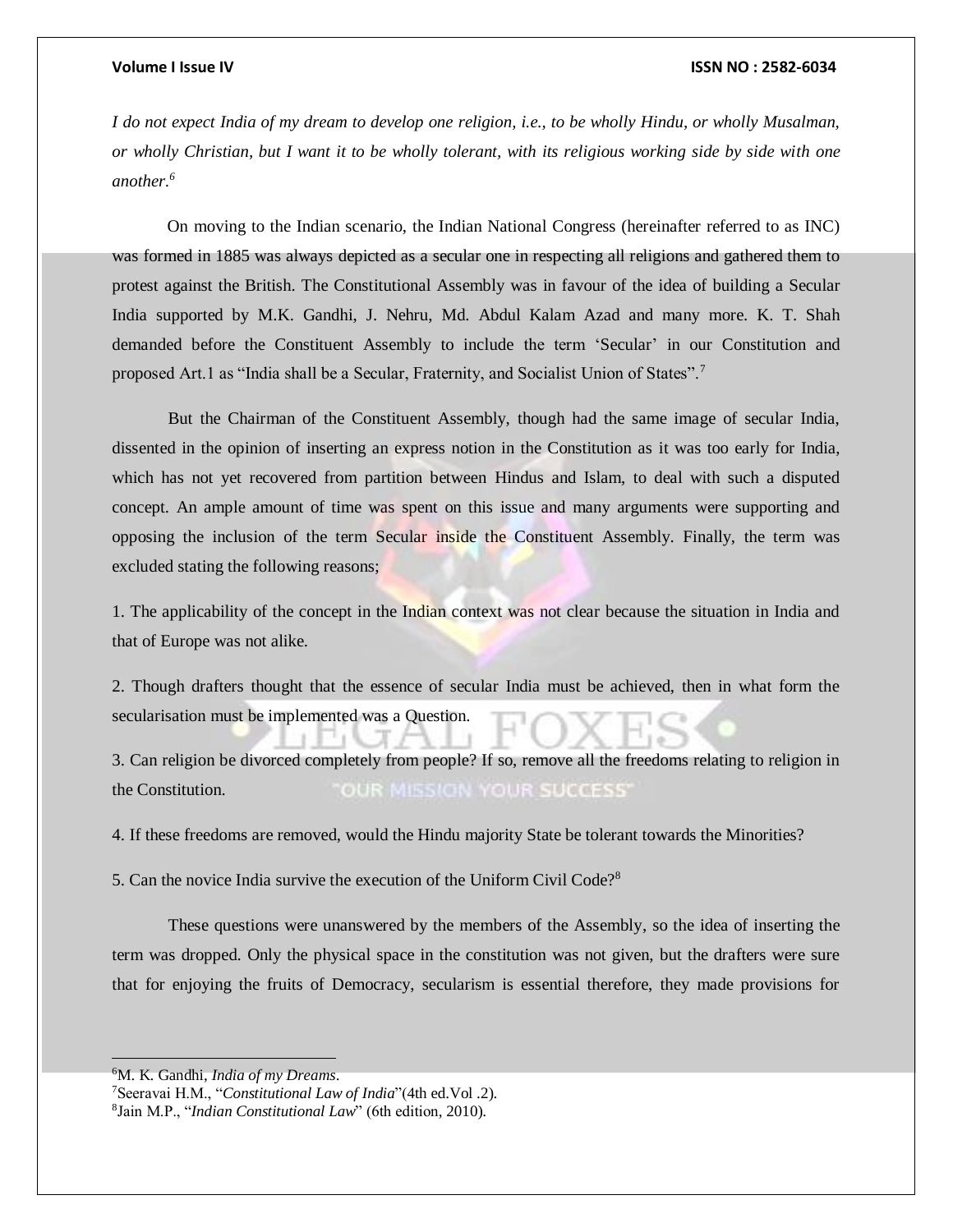### **Volume I Issue IV ISSN NO : 2582-6034**

religious rights. They were also determined that the enlightened secularism is not going to impact in India.<sup>9</sup>

For almost 3 decades after Independence, INC was in power and during this period a pack of theocratic parties got emerged as competition to INC such as BJP, Shiv Sena, Muslim parties, etc. On considering the party's standard on one level, the unity of India on another level, and her selfishness on the third level, the INC headed by Smt. Indira Gandhi had passed the  $42<sup>nd</sup>$  Constitutional Amendment, 1976, a 20 paged document, which brought a drastic change in India's political scenario. This amendment included the insertion of the term Secular in the preamble of the Constitution. The difference between the pre and post 42<sup>nd</sup> constitutional amendment concerning secularism was negligible and many criticized it for being made for political advantage.

Unlike others, where the countries were made secular through conflicts and violence, India was not prone to such happening but we conceived as a system that sustained religious and cultural pluralism. Curbing the upshot rise in communalism was also animportant reason for the sudden insertion.The word 'socialist' was also added to send a message politically that she stood for the poor. The word 'secular' was meant for the welfare of minorities in the context of the birth control and family planning programs of the emergency period. It is not to be meant that the Constitution was not secular or socialist before 1976. India has been a secular statepre-42nd Amendment and continues to be the same after it,in the formof the basic structure of the constitution. It was merely a po**litical game.**<sup>10</sup>

## GAL FOXES **THE ROLE OF JUDICIARY:**

Another major institution that safeguarded secularism in the past but whose function deserves fresh reformation is the judiciary, whose attitude had been ambivalent in recent decades. The maintenance of the concentration of secularism ideology within the society will be at an optimum level only if the rule of law sustains and enables every citizen to gets a sense of equality with others, irrespective of their disparities. For that, aneagle-eyed judiciary unbiased of religious ideas or motivation is required. While the Supreme Court is regarded as the guardian of our constitution, it sometimes gives contradictory

<sup>9</sup>RomilaThapar, "*Communalism and the Historical Legacy: Some Facets*", in K.N. Panikkar, (ed.),Communalism in India: History, Politics and Culture, (Manohar, New Delhi, 1991), p.24.

<sup>10</sup> S. Abid Husain, *The National Culture of India* (NATIONAL BOOK TRUST, New Delhi, 1978), p.63.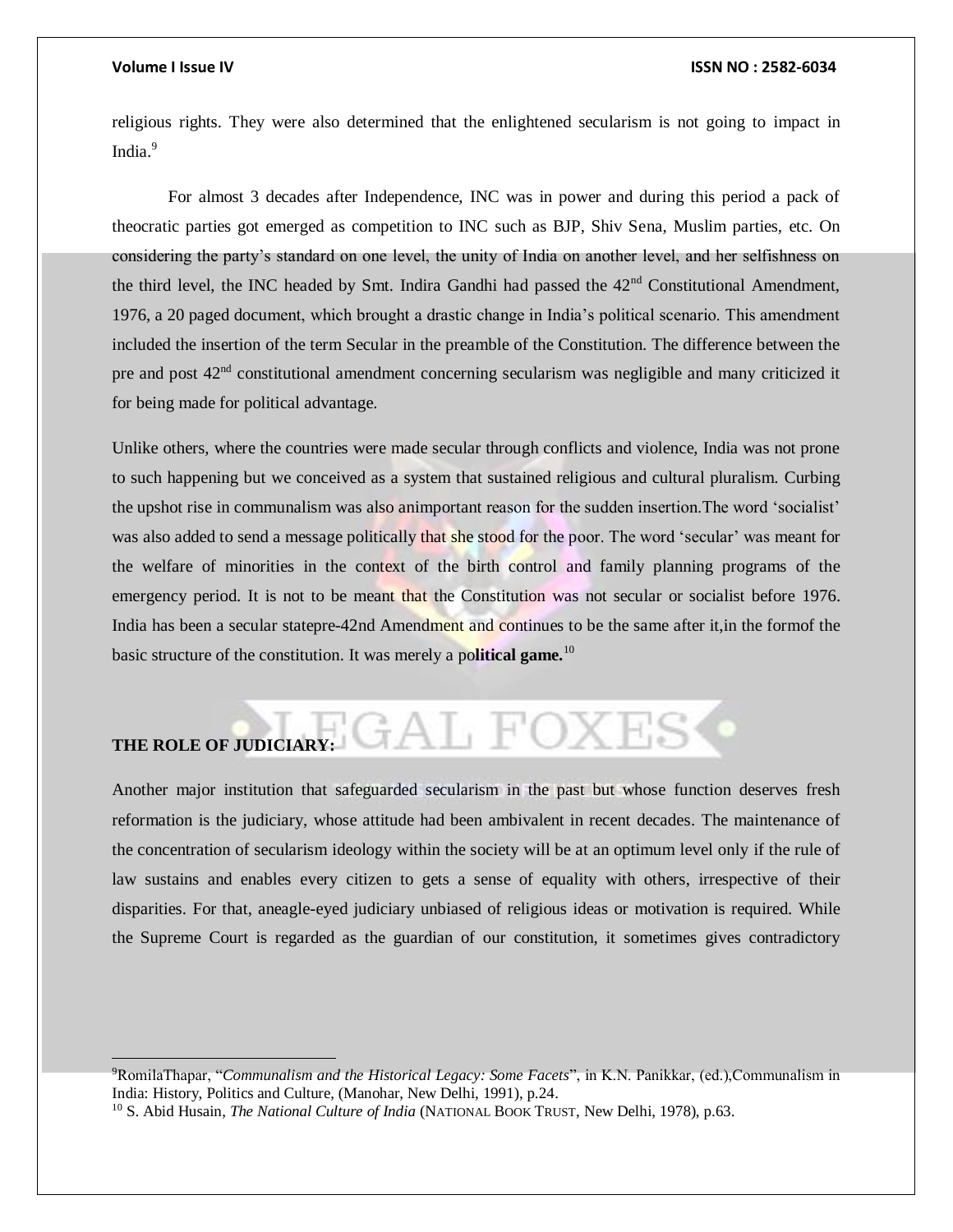decisions and even the lower judicial officers lean towards communal favouritism, thereby giving discriminatory rulings.<sup>11</sup>

In **S.R. Bombay vs. Union of India, <sup>12</sup>**It was held:

"Religious tolerance and equal treatment of all religious groups and the protection of their life, property, and the places of their worship are an essential part of secularism enshrined in our constitution. While the citizen of this country is free to profess, practice and prorogue such religion, faith or belief as they choose so for as the state is concerned i.e. for the state the religion, faith or belief of a person is immaterial, all are equal and all are entitled to be treated equally."

Further, the court while citing the importance of secularism declared that secularism isa basic structure of the Indian Constitution.The concept of secularism was not incorporated expressly in the constitution at the instance of drafting it. However, its role was visible in the fundamental rights and DPSPs. Nevertheless, the ideology was deeply scripted in the constitutional philosophy. The concept of secularism waselastic and not static in connotation. In this area, the nature of flexibility was most desired because the conceptualization for secularism will not be the same for all times. The judiciary contributed a lot from period to period in shaping the form of secularism for Indian society.

In **Aruna Roy vs. Union of India<sup>13</sup>**, the court held thatif the basic features of all religions all over the globe are studied, learned, understood, and respected, then theconcept of secularism is not endangered. Value-based education will help the country to overcomethe image of fanaticism, ill-will, violence, dishonesty, and corruption. These values can be inculcated if the basic tenets of all religions are learned  $14$ .

**In Indira Gandhi V. Raj Narayan<sup>15</sup>**, the basic feature of the secularism was explained by the Supreme Court as follows; secularism means that the state shall have no particular religion of its own and all persons of the country shall be equally guaranteed the freedom of conscience and have the right to freelypractice,profess the same and have also the right freely to profess, practice and propagate any religion.<sup>16</sup>

 $\overline{a}$ 

<sup>11</sup> D.E. Smith, *India as a Secular State*, (PRINCETON UNIV. PRESS, PRINCETON, New Jeresy, 1963), pp.59- 60. <sup>12</sup>[1994] 2 SCR 644; AIR 1994 SC 1918; (1994)3 SCC1.

<sup>13</sup>(2002) 7 SCC 368

<sup>14</sup>*See,*<https://www.advocatekhoj.com/library/judgments/index.php?go=2002/september/20.php> <sup>15</sup> 1975 AIR, S.C 2299.

<sup>16</sup>*See,*<http://lawtimesjournal.in/indira-nehru-gandhi-v-raj-narain/>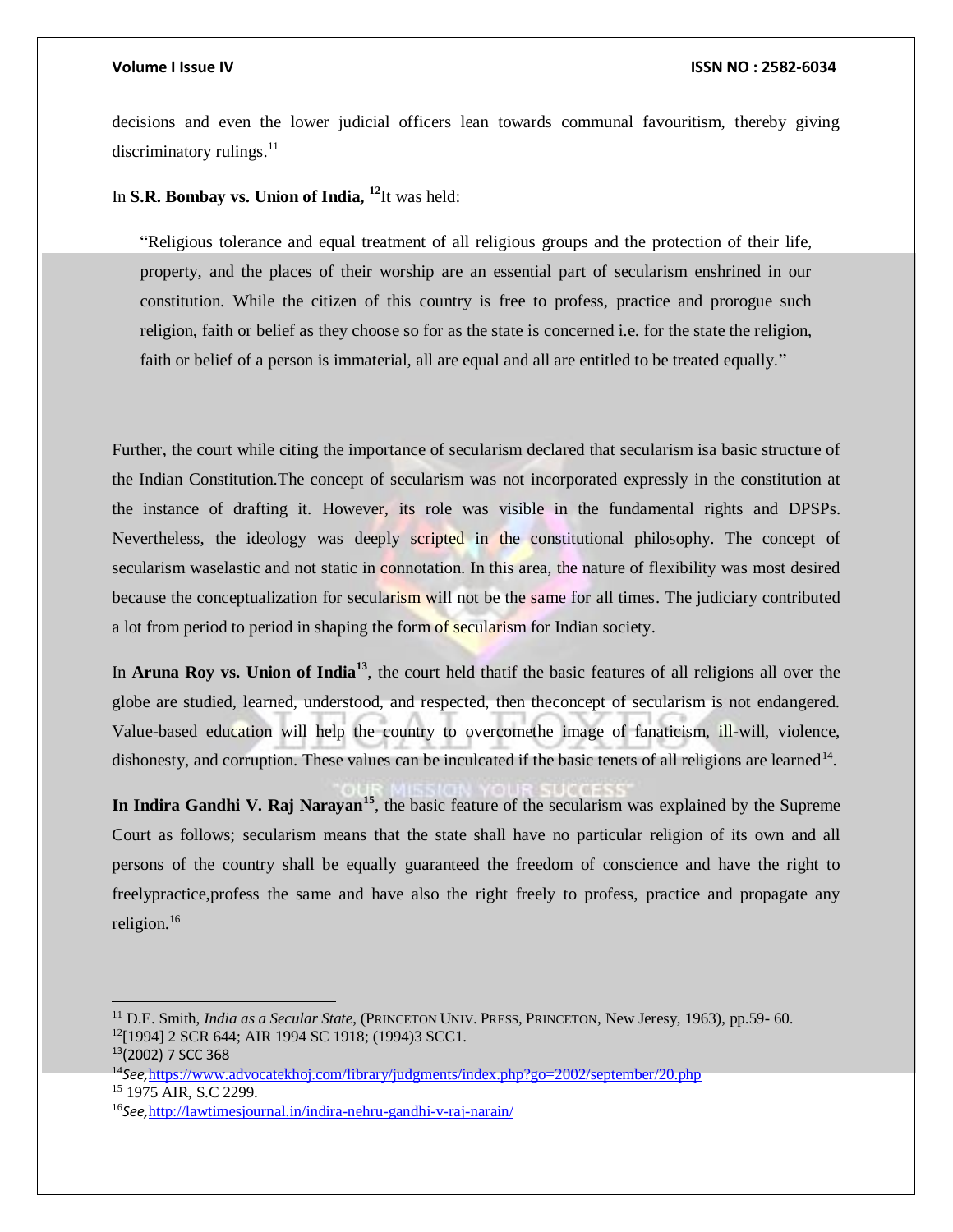### **In BalPatil and Anr. v. Union of India<sup>17</sup>it washeld that the:**

(1) The state will not itself identify with or be influenced or be controlled by any religion;

(2) While the state guarantees everyone the right to profess whatever religion one chooses, it will not accord any preferential or discriminatory treatment to any of them.

(3) It secures the conditions of creating a fraternity among the Indian people which assures both the dignity of the individual and the unity of the nation.The right of every citizen, subject to any general condition, to enter any offices under the state and religious tolerance form the heart and soul of secularism as envisaged by the constitution. It secures the conditions of creating a fraternity among the Indian people which assures both the dignity of the individual and the unity of the nation.

The Supreme Court has ruled that the State has no religion and the State has to treat all religions and religious people equally and with equal respect without in any manner interfering with their rights of religion, faith and worship.

### **SECULARISM v. SECULARISATION:**

Secularity is that the non-presence of religion from particular areas of society, e.g., state and therefore the public sphere, and/or the minds and practices of individuals. Secularity in specific political and public spheres is also caused by politics of secularism or by the requirement for politics with state neutrality in terms of faith in a very society with several competing religions. Secularity is often objectively observed, recorded, measured, studied, and analysed by social sciences like history, sociology, and politics. The history of a rustic display the degree of its cultural secularity: how some aspects of culture are more a matter of non-secular responsibility and the way other matters don't seem to be. The sociological study of society can make us aware of why and how social institutions get entangled with religious influence but escape religious control. The political study of a country's constitution, laws, and bureaucracies can show whether its government has many or fewer entanglements with religion. There is no need for religions to object to the careful study of secularity.<sup>18</sup>

*Secularism* refers tothe approval of secularity through philosophical justification and for preaching, promoting, and expanding secularity. There seems to be no convenient and appropriate terms

<sup>17</sup>*See,*<https://www.casemine.com/judgement/in/56ea980c607dba382a07968c>

<sup>18</sup>AshisNandy, *The Politics of Secularism and Recovery of Religious Tolerance,* in Veena Das, ed., Mirrors of Violence, (Delhi: OXFORD UNIVERSITY PRESS, 1990), 69-92; On the evolution of an "Indian secularism," see Rajeev Bhargava, *The Promise of India's Secular Democracy* (Delhi: OXFORD UNIVERSITY PRESS, 2010).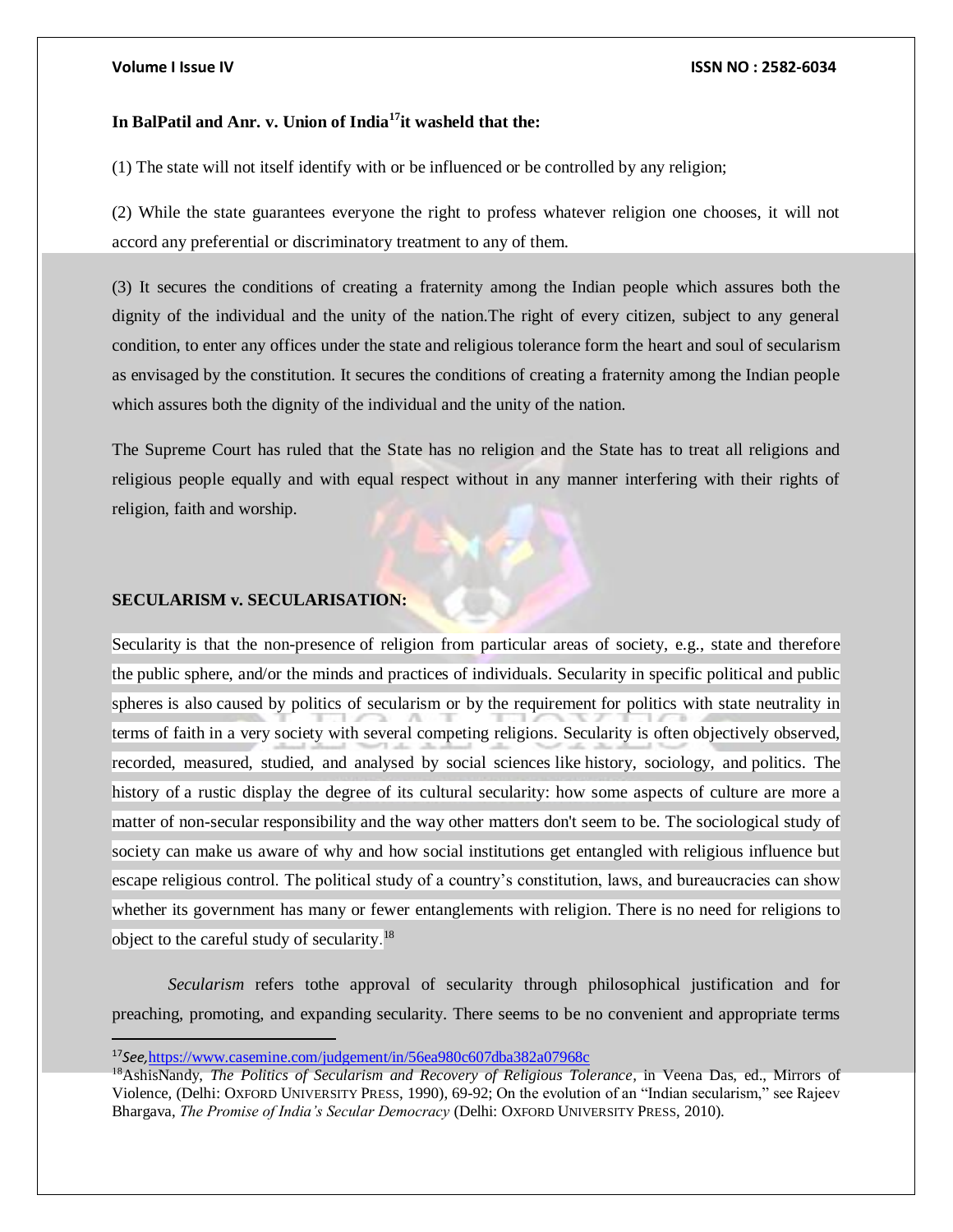for opposing, and antonym to, secularism.<sup>19</sup>Secularism is a system or ideologybased on the principle that there should be a realm of knowledge, values, and action that is independent of religious control orauthority, but it does not necessarily mean that religion must be excluded from having any role in social and political affairs. Secularization, however, is a process that does lead to exclusion.

*Secularisation* is not merely a shift or change in the religious institution or attendance or infrastructure, but also a fundamental shift in religious belief towards rationalization and objectification. The term refers to more of a process than the ideology.

The line of difference between secularism and secularization is that the former is more of a philosophical term or position about the way and manner things should be, while the latter is the effort to execute or implementthat philosophy. Religious institutions may continue to voice opinions about public matters, but their actual authority and power are restricted entirely to the private domain: people who confirm their behaviour to the values of those religious institutions do so voluntarily, to neither lift-up nor dropdown emanating from the state. $^{20}$ 

### **SECULAR HUMANISM:**

Secular Humanism is avowedly irreligious and non-religious. It is a eupraxsophy that draws its basic ethical values and principles from science, society, ethics, and philosophy. There are six essential characteristics for the Secular Humanism to operate. They are;--

1. It is a method of Inquiry.

2. It provides a Naturalistic Cosmic outlook.

3. It is Non-theistic.

"OUR MISSION YOUR SUCCESS"

4. It must be committed to human ethics.

5. Offers a democratic environment.

6. It is planetary in scope.

 $\overline{a}$ 

<sup>19</sup> George Holyoake, *The Principles of Secularism*, The Reasoner, Jan. 8, 1854, reprinted in: Edward Royle, *The Infidel Tradition from Paine to Bradlaugh* (London: Macmillan, 1976): 151-152. 24; Martineau quoted in George Holyoake, English Secularism: A Confession of Belief (Chicago: Open Court, 1896).

<sup>20</sup>Bryan S. Turner, *Religion and Modern Society: Citizenship, Secularisation and the State* (Cambridge: Cambridge UNIVERSITY PRESS, 2011), 128.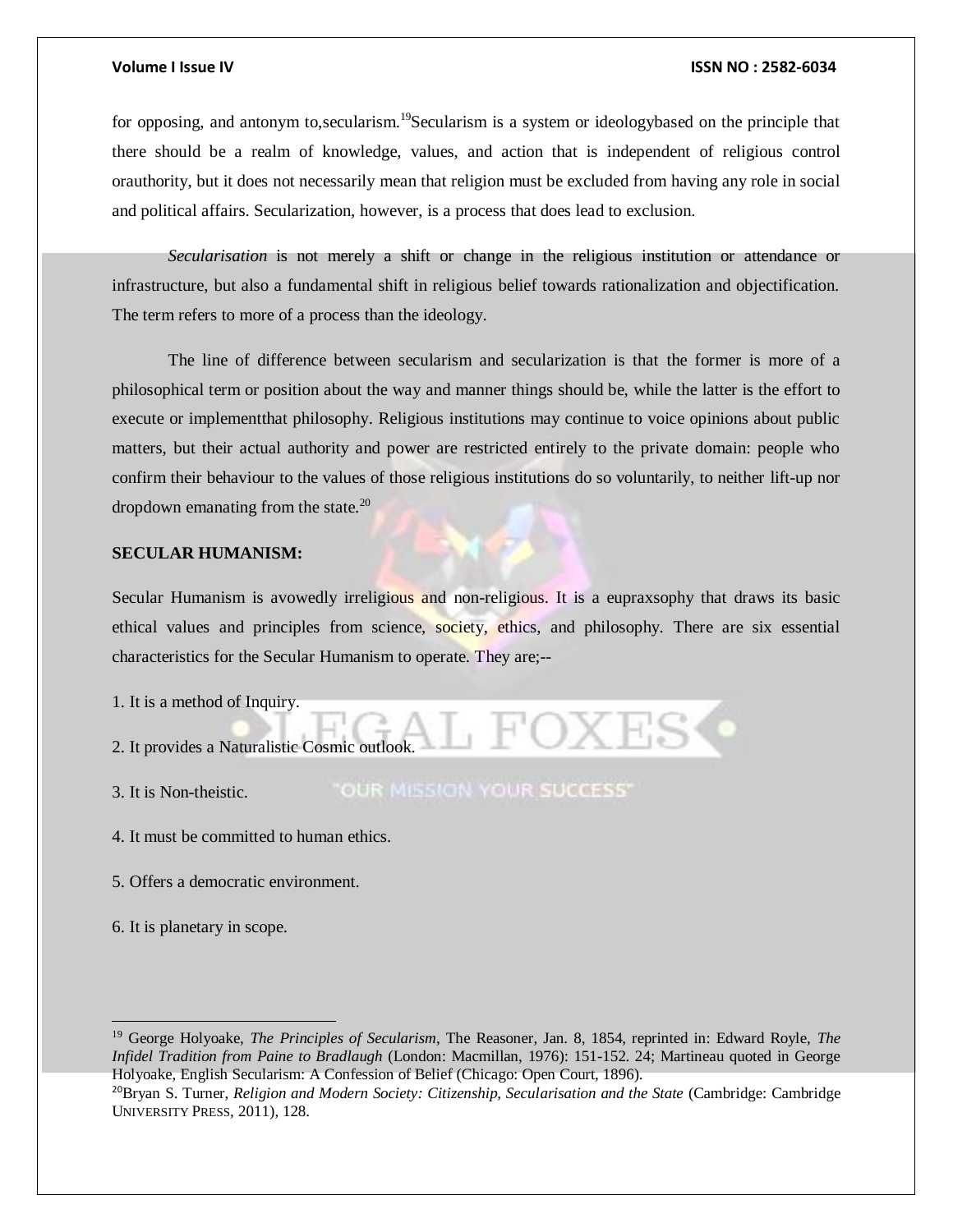Secular humanism is a philosophical approach oflifestylethat embraces human reasoning and conduct, secular values and ethics, and philosophical naturalism while expresslyexcluding religious dogmas, beliefs, supernaturalism, and superstition as the groundofmorality and fordecision making.<sup>21</sup>Secular humanism is a non-religious concept rooted worldview in science, society, philosophical naturalism, and humanist ethics and values. Instead of relying on faith, superstitious beliefs, dogmas, doctrine, or mysticism, secular humanists use compassion, reasoning ability, statistical analysis, critical thinking, and human experience to find solutions to human problems.<sup>22</sup>

Secular humanists promote values, integrity, benevolence, fairness, and responsibility, and believe that with reason, goodwill, the free exchange of ideas, and tolerance, we can build a better world for ourselves and future generations. Further, secular humanism maintains that, through a process of value inquiry informed by scientific and reflective thought, men and women can reach a rough agreement concerning values, crafting ethical systems that deliver optimal results for human beings in a broad spectrum of circumstances. Secular Humanism is broader than Atheism, Methodological naturalism, and Human ethics. Humanists must hold three virtues that are Courage, Cognition and Caring but not Dependence, Ignorance and Insensitivity. Secular Humanism is concerned with Justice and the common good.

### **FUTURE OF SECULARISM:**

Communal politics has been the base stand of Indian affairs and development since before independence there has since been a gradual increase in the vote bank politics within the current Indian political sphere. The earlier form of communal politics began with the establishment of separate and exclusive electorates based on religion for the Hindu and the Muslim communities. Be it the INC, BJP, Shiv Sena, BSP, Bajrang Dal, or Jan Sangh, Indian political parties have taken advantage of the religionsand created vote banks to control the Indian political sphere. This practice sometimes leads to communal violence, envy, riots, clashes and tensions as some communities are made to feel inferior or superior depending on the position of the political party in power.

The eight threats to the freedom of expression:

l

<sup>21</sup>*What is Secular Humanism?*, Paul Kurtz, Prometheus Books, 2007.

22*See,*https://secularhumanism.org/what-is-secular-humanism/secular-humanism-defined/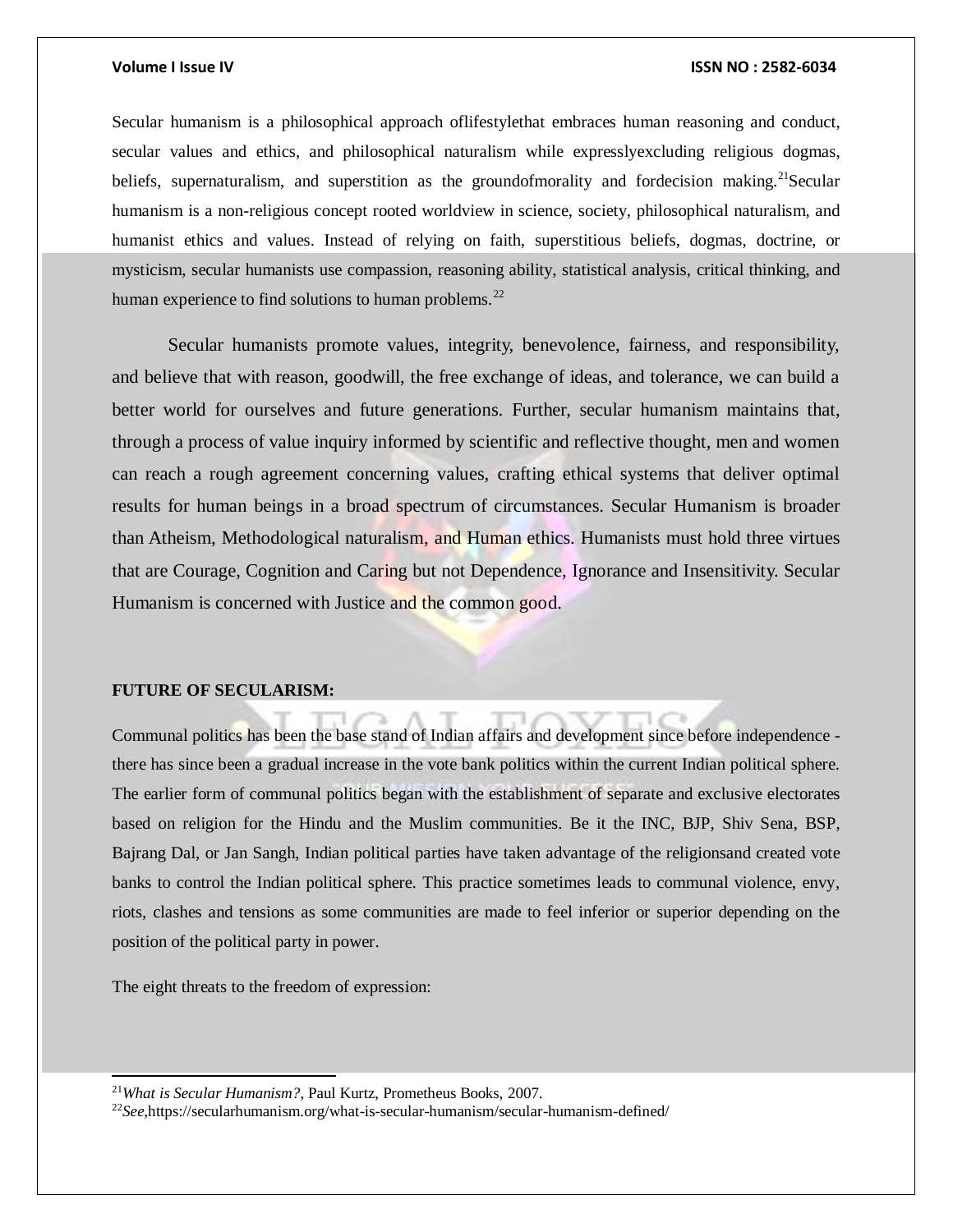"*The retention of archaic colonial laws, the imperfections in our judicial system, the rise of identity*  politics, the behaviour of the police force, pusillanimity or malevolence of politicians, the dependence of *media on government advertising and careerists and ideologically driven writers.*"

Out of these eight threats, the rise of identity politics is the most important i.e., vote bank politics.

India is usually called not as Hindu majority country but as a Hindu country itself. This perspective should be changed. Nowadays Hindu groups have transformed into a modern form called Hindutva (for example, RSS), which seems to be a threat to the minority group. Recently since 2018, there have been protests demanding to remove the term secular from the constitution by the RSS and Hindutva groups backed by BJP. This is not a good sign to secular India. On coming to cultural practices in state offices like carrying out Hindu rituals, though in certain areas are not opposed by other minority religions,it's the duty of the state to keep a check on these practices that they are overreached.

The next issue isthe beef ban; it is not the concern of the state to regulate the food style of the people based on the religious sentiments, that too favouring only one religion. Maharashtra and Gujarat has implemented the beef ban, but if this continues then the freedoms enshrined in the Constitution would be confined by the Hindutva Groups.Concerning gender secularism in India, both in Triple Talaq and Sabarimala issue, the Judiciary has interfered with the religious rights of women under both the religion, instead of favouring one and leaving the other. In these two cases, the court has upheld the secularhumanism equally to both the religions, but whether the state must prick into the religious sentiment is still a question.

# EGAL FOXI

### **CONCLUSION:**

### "OUR MISSION YOUR SUCCESS"

In conclusion, deriving a rigid definition of the term Secular is difficult; it is dynamic from one person's perspective to another's. First, the term is to be considered as a philosophical ideology, rather than a state's policy. Before the state implementing it, the subjects of the country must understand the nature of society in which they are and find out in what way the secular thought can intrude in it and act according to that. The term is, undoubtedly, hit hard and influenced by the political parties to their advantage for securing majority votes; this has lead to political secularism. On the other hand, the Secular humanism is still an unreachable concept for India, this is because though we Indian thrive hard to get intellectual thoughts but we refuse or we are made refused to give up the religious and communal ideology completely, one way or the other we are influenced or forced to be influenced by them. The state can only make it a policy and not as a mandatory process among its subjects, if they do so it will lead to violence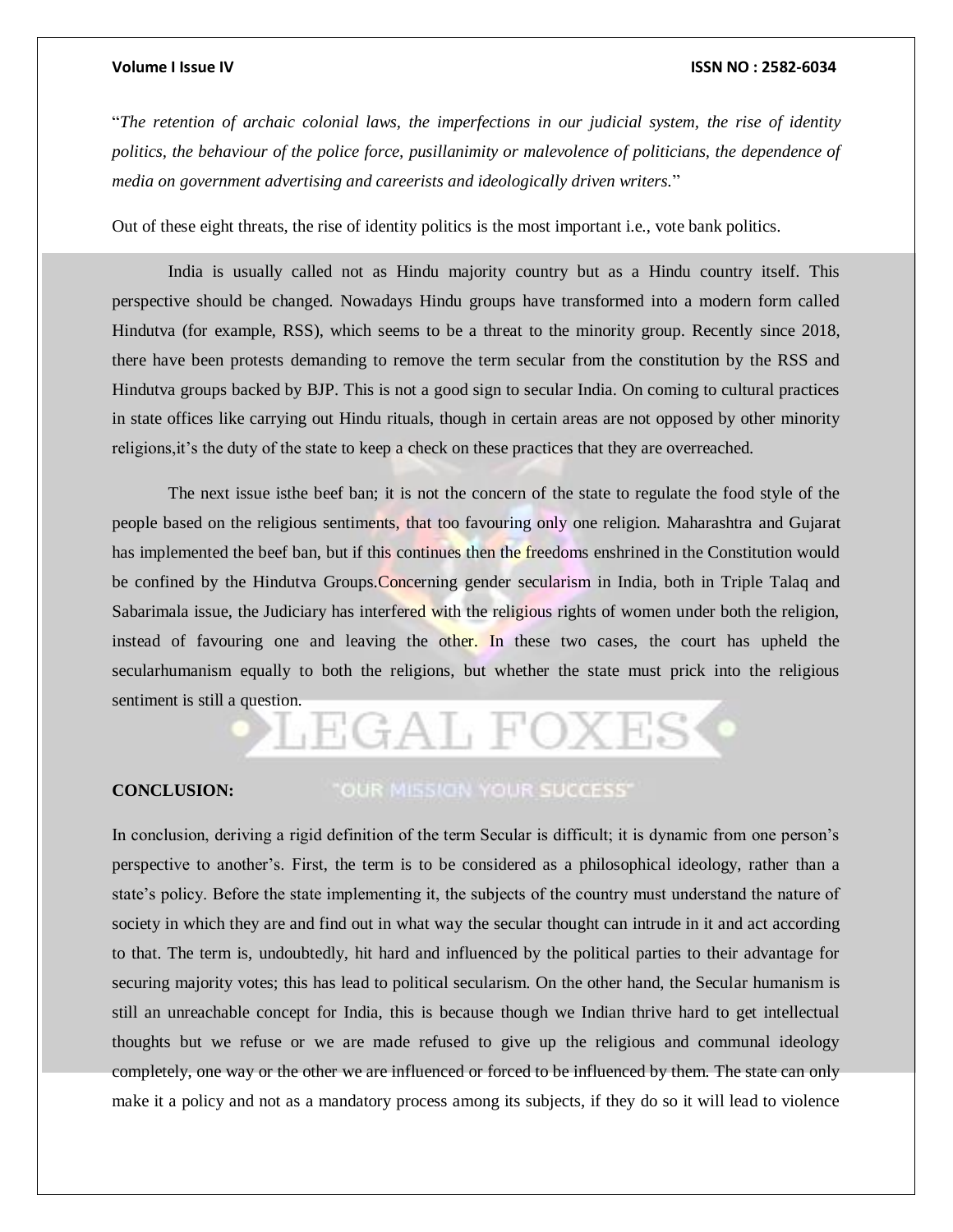and instability across the country and moreover, the leaders will not do so because they will lose their support from people. This is the reason why the Constitutional framers didn't include expressly the secular as the Core inthe Indian constitution but only scattered it among the DPSPs. Another aspect of the author is that every word embedded in the preamble must be considered as a root to which all interpretation must confirm. If this phrase was duly carried out or obeyed by the state as well as its subjects then, there would have raised no demand for a term secular to be included expressly in the preamble because the preamble has the term Fraternity. It will take around half a century for the people to align their minds towards Secular Humanism and it is, according to the author, is the best form of Secularism. And for that alignment of mind education is important. Only knowledge can make the people wiser and the state must strive to provide education to all classes of people. India, now being Political secularism must transform into a Secular Humanism.

### **REFERENCES:**

- 1. T. N. Srinivasan(edited), "*The Future of Secularism*", Oxford University Press, 2010, ISBN-13: 978-0-19-569885-5.
- 2. Rajeev Bhargava, "*Politics and Ethics of the Indian Constitution*", Oxford University Press, 2010, ISBN-13: 978-0-19-806355-1.
- 3. Anup Chand Kapur and K. K. Misra, "Select Constitutions", S. Chand & Company, Ltd., 16<sup>th</sup> Edition, 2010, ISBN: 81-219-0713-6.
- 4. "Constitutional Amendments in India", Universal law publishing Co. Pvt. Ltd., 3<sup>rd</sup> edition, 2010, ISBN: 978-81-7534-825-7.
- 5. M. P. Jain, "*Indian Constitution Law*", LexisNexis, 6<sup>th</sup> edition, 2010, ISBN: 978-81-8038-616-9.
- 6. ShibaniKinkarChaube, "*The Making and Working of the Indian Constitution*", National Book Trust, India, First Edition, 2009, ISBN: 978-81-237-5548-9.
- 7. Arvind Sharma (edited), "*Hinduism and Secularism after Ayodhya*", Palgrave Publishers Ltd., 2001, ISBN: 0-333-79406-0.
- 8. Dr. AparajitaBaruah, "*Preamble of the Constitution of India*", Deep & Deep Publications Pvt. Ltd., 2007, ISBN: 81-7629-996-0.
- 9. Graeme Smith, "*A Short History of Secularism*", I. B. Tauris& Co. Ltd., 2008, ISBN: 978-1- 84511-577-7.
- 10. Paul Kurtz, "*What Is Secular Humanism?*", Prometheus Books, 2007, ISBN: 978-1-59102-499-6.